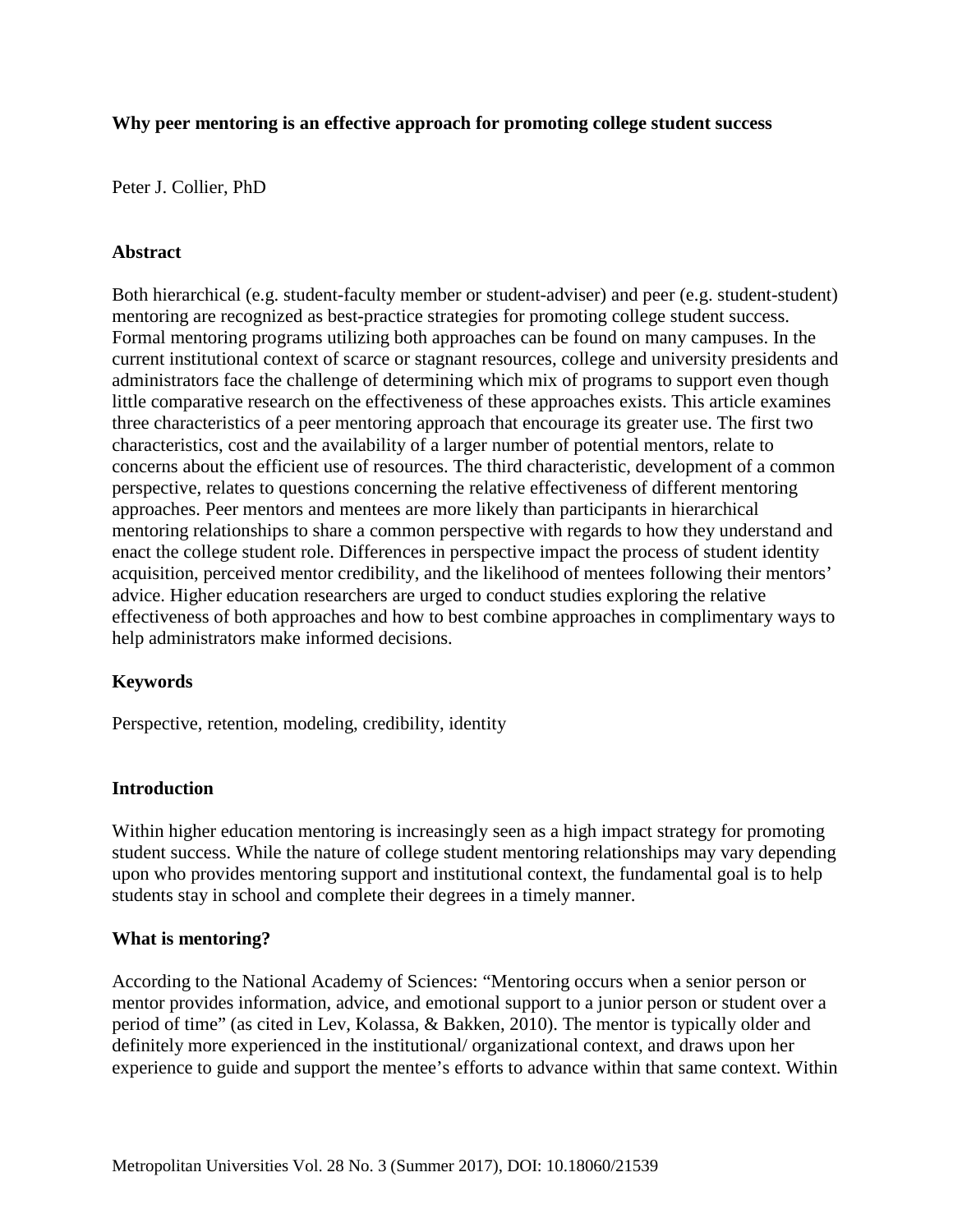higher education, several different forms of mentoring are used to facilitate student success. Mentors can be more experienced peers, faculty members, support staff, and/or alumni.

Kram (1983, p. 617-8) developed a dual function modeling of mentoring that distinguishes between career functions (e.g. coaching, sponsorship, exposure-and-visibility) and psychosocial functions (e.g. role modeling, counseling, acceptance-and-confirmation). While Kram's initial work focused on mentoring within business contexts, there is support for the dual function model within the higher education literature on mentoring (Crisp & Cruz, 2009; Schunk & Usher, 2013). For college students, career development can be thought of as academic support and includes mentors promoting academic success and facilitating mentees' efforts to complete their degrees. Role modeling is an important aspect of psychosocial support (Brown, Davis, & McClendon, 1999; Davidson & Foster-Johnson 2001). Mentors help less experienced students better understand the college student role (Palmer, Hunt, Neal & Wuetherick, 2015) and how to use that knowledge to achieve important goals such as completing their degrees (Collier, 2015, p. 37-8).

# **Hierarchical and peer mentoring**

Hierarchical mentoring for college students involves individuals from two different social positions, such as faculty member–student, adviser–student, or counselor–student. This is similar to a mentoring relationship in a business context where a senior manager mentors a junior staff person. Although Kram's (1983) original work in mentoring research focused on hierarchical mentoring, her later research identified how mentoring functions are slightly modified in peer relationships (Kram & Isabella, 1985).

Peer mentoring describes a relationship where a more experienced student helps a less experienced student improve overall academic performance and provides advice, support, and knowledge to the mentee (Colvin & Ashman 2010). Unlike hierarchical mentoring, peer mentoring matches mentors and mentees who are roughly equal in age and power for task and psychosocial support (Angelique, Kyle, & Taylor, 2002; Terrion & Leonard, 2007). Although a peer mentor may or may not be older than the mentee, there is a considerable difference in each one's level of college experience.

## **Benefits of mentoring undergraduate students**

Both hierarchical and peer mentoring have been shown to positively impact traditional indicators of college student success such as average GPA, credits earned, and retention (Campbell & Campbell, 2007, pp. 137, 143; Colvin & Ashman, 2010, p. 128). In addition, researchers have established that both approaches facilitate new students' adjustment to campus (Pascarella & Terenzini, 2005; Ruthkosky & Castano, 2007) and increase students' satisfaction with their universities (Tenenbaum, Crosby, & Gliner, 2001, p. 326; Ferrari, 2004, p. 303). Despite the evidence of the positive impact of mentoring, there has been little research done comparing the relative effectiveness of hierarchical and peer mentoring.

For a new-to-college undergraduate student experiencing the confusing adjustment to college, the outcomes derived from a mentoring relationship are more important than the mentor's social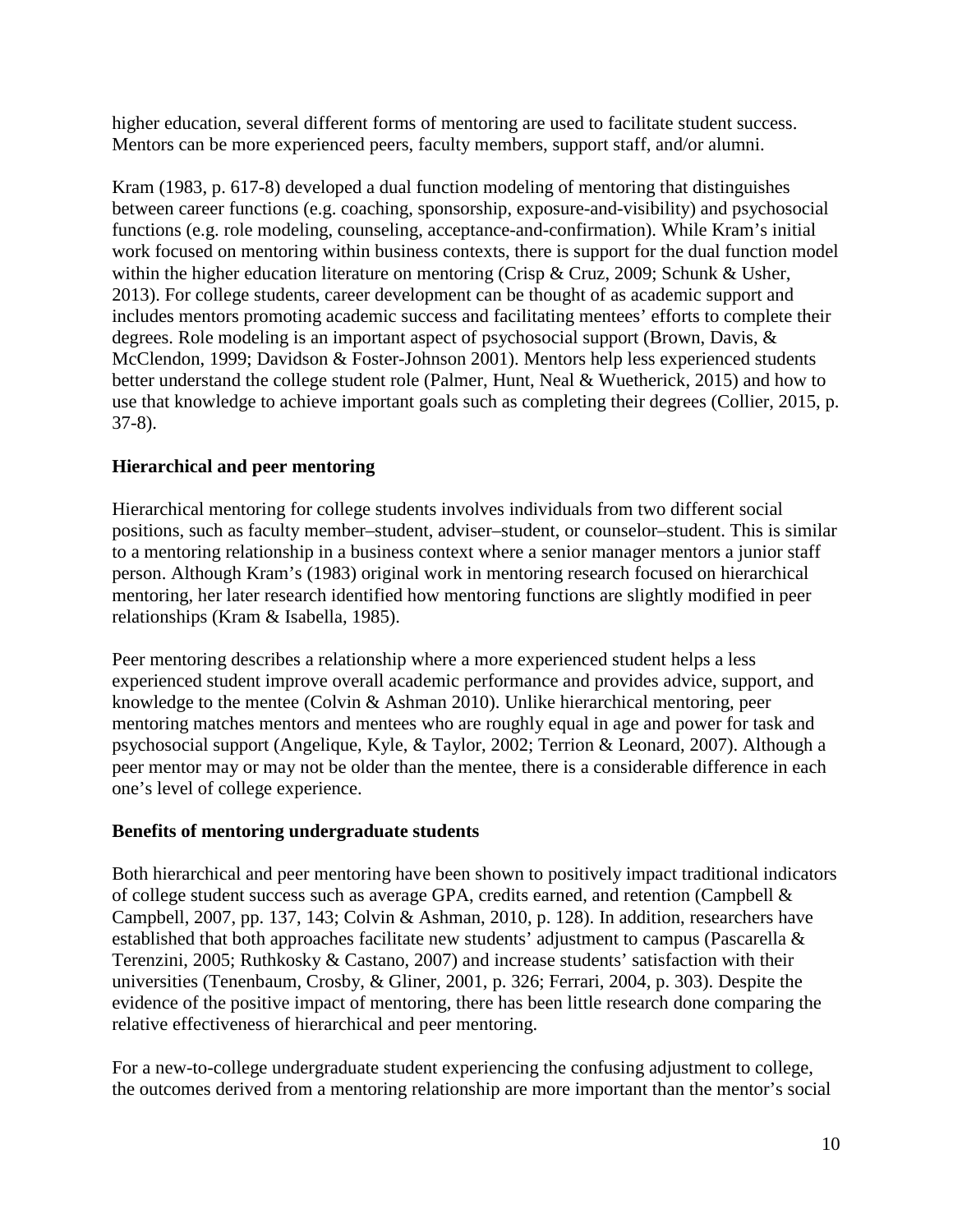position. On the most basic level, the mentee is a pragmatist. She is grateful if mentoring can help her succeed and make sense out of the new and complicated university reality. The student does not care if the mentoring support comes from a student professional, a faculty member, or a student peer.

However colleges and universities cannot afford to be quite so pragmatic. Many schools incorporate multiple forms of mentoring as part of a coordinated effort to better support students. While they know that mentoring is effective for promoting college student success, they also need to be concerned with issues of efficiency, e.g. how easy or difficult will it be to set up specific programs and what levels of resources will be required? The next section examines several characteristics of peer mentoring relationships that make this approach attractive for colleges and universities trying to support students and promote retention and graduation.

## **Advantages of a peer mentoring approach**

There are three relevant advantages of utilizing a peer mentoring approach: cost, availability of a relatively larger number of potential mentors, and increased likelihood of mentees following mentors' advice due to sharing a common perspective.

# **Cost**

There are certain core aspects of developing and implementing a program that must be budgeted for, regardless of which mentoring approach is used. These include:

- *staffing:* salaries of workers who will coordinate and supervise the program,
- *program space:* costs associated with physical space including furniture and computers*,*
- *Information Technology (IT):* development and maintenance costs associated with on-line delivery of mentoring (e.g. on-line resource libraries, discussion groups), the creation of program website or Facebook page.
- *mentee recruitment:* cost of outreach to potential mentees (e.g. postage, printing informational materials and applications), costs associated with initial meetings and mentee orientation, printing costs associated with mentee program materials.
- *recruitment and training of mentors:* cost of outreach to potential mentors ,costs of delivering mentor training including the preparation and printing/copying of relevant materials, food and beverages (typically lunch plus morning and afternoon beverages), printing costs associated with mentor handbooks.
- *general program administration*: costs associated with telephones, copying, office supplies, printer including print supplies, program completion certificates, developing program database.
- *mentee program activities:* costs associated with attending on-campus sports and cultural events, catering costs for any social events that bring together program mentors and mentees.
- *evaluation:* costs associated with data collection (e.g. printing forms), storage of evaluation data, and analysis. On-line mentoring programs will need to budget additional IT resources for evaluation. (Collier, 2015, pp. 102-3)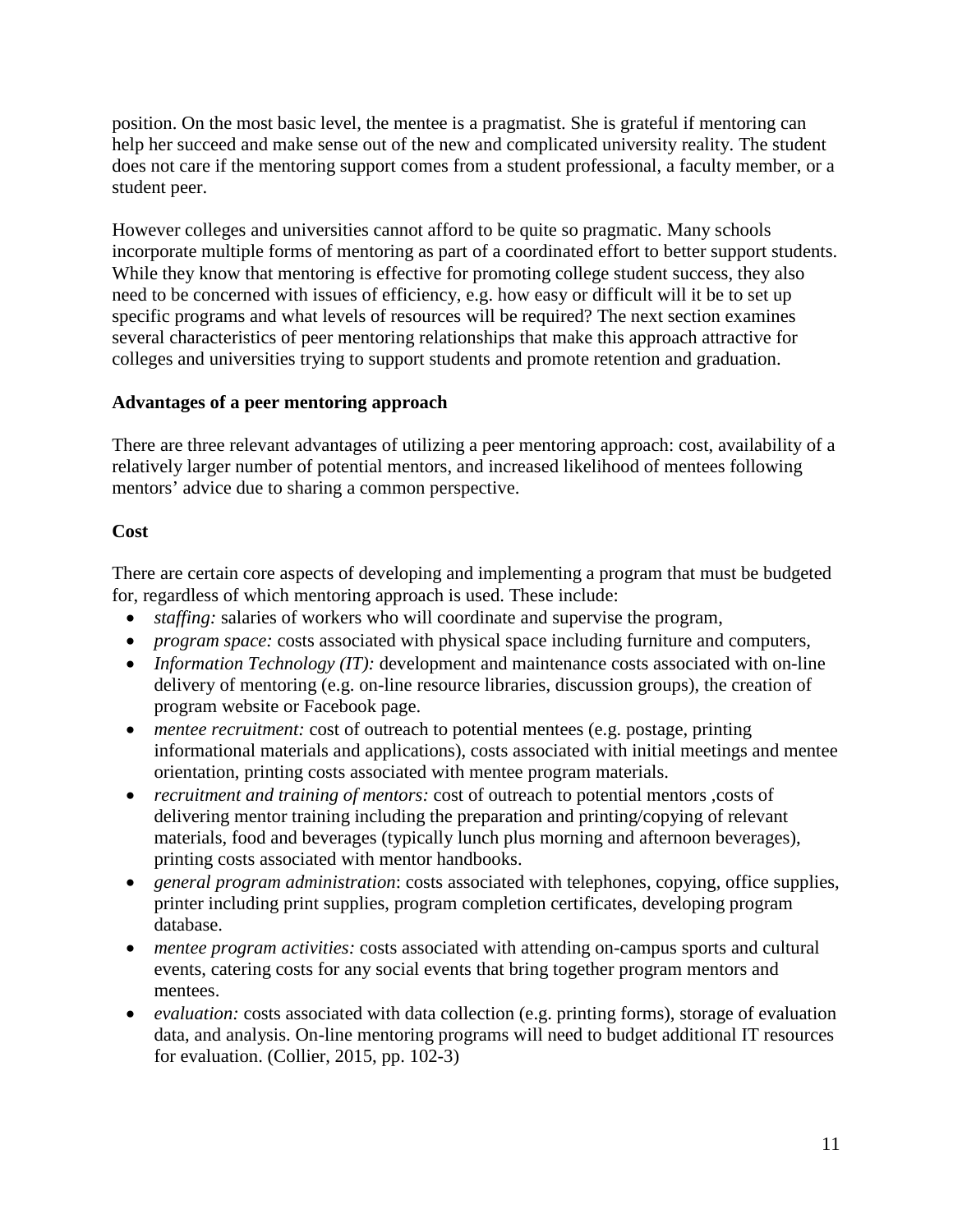Peer mentoring programs typically are less expensive then than hierarchical mentoring programs that use faculty or staff mentors for the same purpose (Cerna, Platania, & Fong, 2012). In the current institutional context of increased benefit costs for full-time employees, peer mentors represent a cost-effective way colleges and universities to meet educational goals and address retention issues (Minor, 2007 primarily due to differences in mentor compensation costs. Schools can generate savings by compensating peer mentors with a variety of resources (e.g. stipends, credits, textbook scholarships) that mentors value but that still are much less costly than full-time employee salaries and benefits. Minor (2007, p. 65) suggests that colleges looking to develop cost-effective peer mentoring compensation strategies should consult with mentors about which resources are more valuable to them in addition to working with Offices of Academic Affairs to creatively use existing resources like course credits.

# **Availability of potential mentors**

A second relative advantage of employing a peer mentoring approach has to do with the availability of a larger number of potential mentors. On any college or university campus, there are relatively greater numbers of experienced students potentially available to serve as peer mentors than available faculty members and staff. This has nothing to do with differences in their respective levels of commitment to helping students succeed at college. Instead, faculty and staff members must address multiple job demands that in many cases limit their availability to participate in formal mentoring programs.

However just because large numbers of experienced students/potential mentors are present on college campuses does not guarantee these students will chose to participate in peer mentoring programs. Motivation is an important consideration. Many peer mentors report they initially got involved in peer mentoring programs out of a desire to give back to other students and return the support they received when they were trying to make the adjustment to college (Bunting, Dye, Pinnegar & Robinson, 2012).

# **Effectiveness**

The third relative advantage of employing a peer mentoring approach has to do with the development of a common perspective with regards to understanding and enacting the college student role. Peer mentors and mentees are more likely to share the same perspective with regards to how they understand and enact the college student role than participants in hierarchical mentoring relationships. Differences in perspective impact the process of student identity acquisition, perceived mentor credibility, and the likelihood of mentees following their mentors' advice. "Perspective" is defined by *Collin's English Dictionary* as, "a specific point of view in understanding or judging things or events especially one that shows them in their true relations to one another" (2015). The shared student-peer mentor perspective on how to appropriately enact the college student role is based in the difference in how role identities develop in peer and hierarchical mentoring relationships.

*Development of a college student identity.* Success in higher education is not simply a matter of students demonstrating their academic abilities. Students transitioning to the university from high school, community colleges, or even other different educational systems, must all learn a new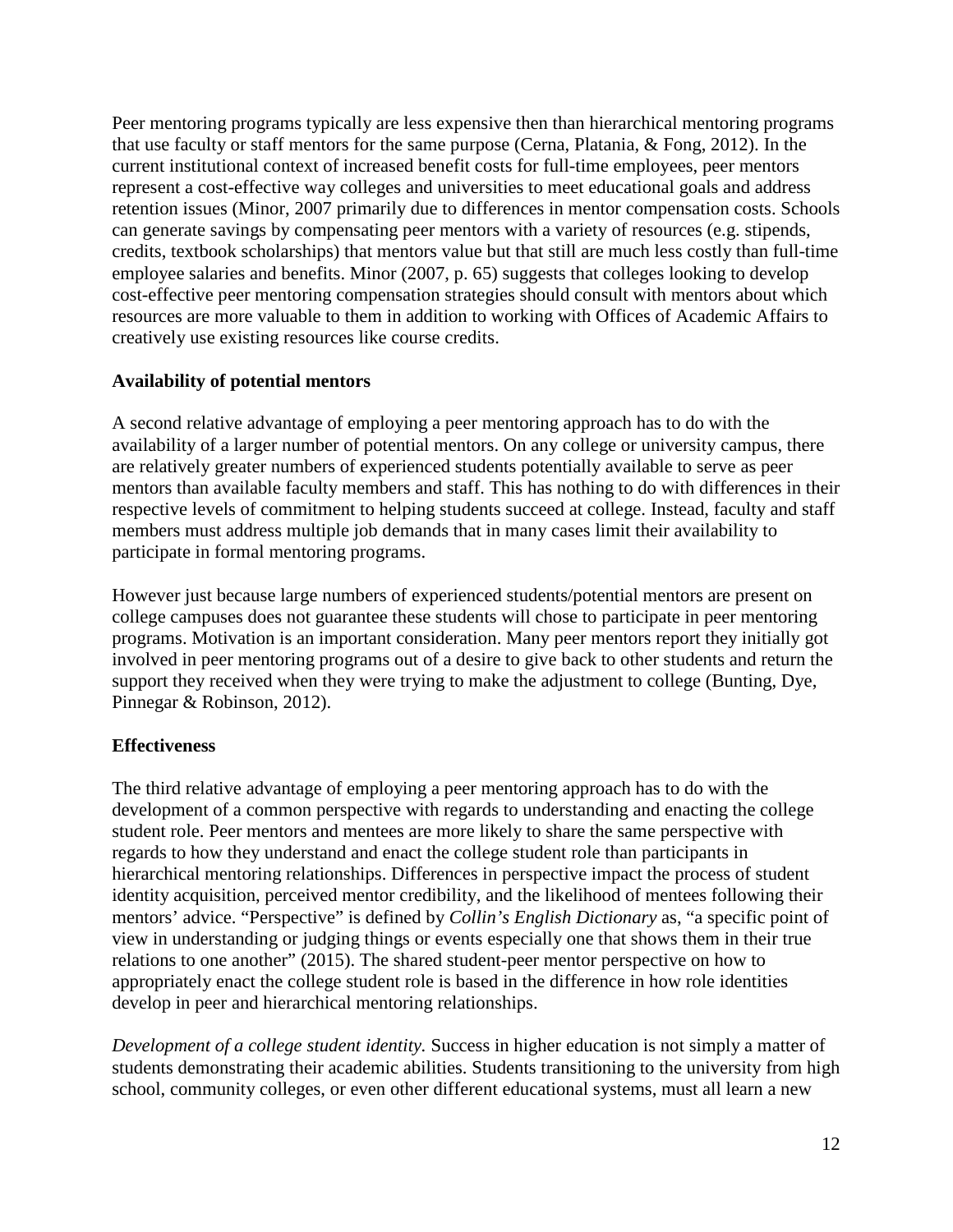role or a new version of the role, college student. Individuals develop an associated identity when they internalize an understanding of role and use it to direct thinking, acting and interacting with others (Stryker, 1968; Burke, 1991). For college students this involves efforts to understand instructors' expectations and effectively apply their own academic skills to those expectations (Collier & Morgan, 2008). Both hierarchical and peer mentors promote college success by helping new students learn the college student role.

One way roles are learned is through interactions with others in complementary roles. For students this typically means interacting with faculty members or advisers in hierarchical mentoring relationships. In these interactions, students gets information from faculty members or advisers about how they think the student role should be enacted. Students then try to live up to those expectations.

The other way roles are learned is through role modeling. In a peer mentoring relationship, new students first watch more experienced student mentors use role-related knowledge in the form of problem solving scripts to deal with a range of college adjustment issues. Mentees are then provided with opportunities to practice enacting the role themselves while receiving feedback from mentors to further refine their performances.

Hierarchical mentoring of undergraduate students does not involve role modeling. A faculty mentor is not modeling the college student role when sharing ideas with an undergraduate student mentee on how the student should study for an exam to earn a good grade. Instead, what is happening is that the mentor is sharing knowledge of faculty members' expectations of undergraduate students. The faculty mentor is not a student, yet the mentor is sharing an understanding of the standard that faculty use to judge the quality of their interactions with undergraduate students. Clearly this is very useful information and serves as evidence of the mentor's relatively higher level of expertise. Mentees who can turn this information about expectations concerning their behavior in one class into effective interactions with other faculty members have a better chance of college success (Collier & Morgan, 2008).

With peer mentoring, the situation is different. Compared to the complementary faculty and undergraduate student roles of a hierarchical mentoring relationship, with peer mentoring only one role is involved. The mentor and mentee both share a common identity and a common perspective on how to best enact the college student role.

Beyond shaping understandings of things and events, perspective impacts the meanings a person assigns to the actions and motivations of both one's self and others. Differences in perspective affect how mentees interpret mentors' motivation.

*Credibility.* Differences in student identity acquisition in mentoring relationships, specifically whether role modeling does or does not occur, may have an impact on mentees' interpretation of mentors' actions. How mentees interpret mentors' motivation for their action has an effect on perceived mentor credibility.

The social-psychological concept of credibility is a useful frame for understanding why peer mentoring may be relatively more effective than hierarchical mentoring for supporting college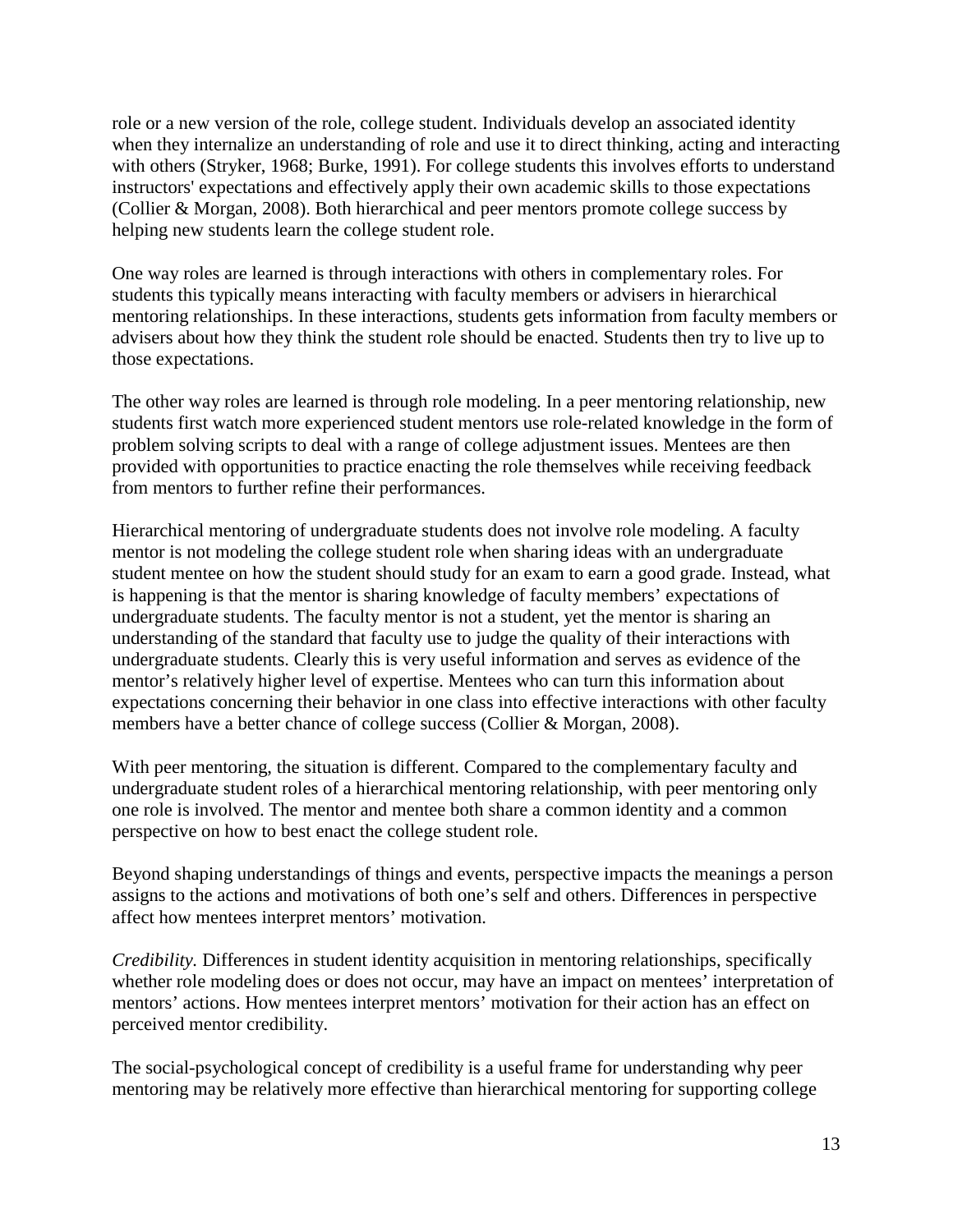students. The person who sends a message is called the message source. Mentors are message sources. A message source's credibility is a critical element in the process of persuasion (Pornpitakan, 2004). Credibility is made up of two components, expertise and trustworthiness. Expertise refers to the source's degree of knowledge of factual information associated with the issue in question; trustworthiness refers to the degree to which the source is perceived as being likely to accurately share this related factual information (Hovland, Janis, & Kelley, 1953). The source's perceived self-interest influences the relative importance of trustworthiness and expertise (McGinnies,& Ward, 1980). Imagine you are receiving information from someone who is trying to convince you of the superiority of one type of computer versus another. From your perspective, when the source is a computer salesman who has a great deal to gain if you are persuaded, then even though the salesman has expertise, it is much more important for you to find someone you consider trustworthy. If, on the other hand, when the source is a friend who has nothing to gain from your compliance, then your friend's relative level of computer expertise takes on a greater importance. On the other hand, your friend might be trustworthy, but if that friend doesn't know much about computers you are unlikely to be persuaded by his or her recommendation.

There is a credibility-related issue that may arise in hierarchical mentoring relationships. When a mentee is not sure of the mentor's motivation for sharing information, that mentee might discount some of the potential benefit of the mentor's shared expertise. In a hierarchical mentoring relationship, the undergraduate student mentee is being asked to accept the mentor's advice because of the mentor's acknowledged higher level of expertise. The mentor is viewed as knowing what's best for the student, like a manager knows what's best for a new employee, or a parent is knows what's best for a child. However, since the mentor is obviously not a student it may be unclear to the mentee whether the mentor's expertise-based advice is based on the mentor's past experiences as a student or based on how the world appears to work from the perspective of the mentor's current role as a faculty member or student affairs professional.

The mentor clearly has expertise, but when credibility is considered, the key question becomes, 'is the mentor trustworthy?' For a new-to-campus college student, it may not be clear why the hierarchical mentor is taking the time to help; maybe helping is just part of the faculty member or staff person's job. The student may not be completely clear on what to expect from someone in a faculty member or staff mentor role because of a lack of familiarity with those roles.

With peer mentoring, the situation is not the same due to a difference in role relationships. Compared to the complementary faculty and undergraduate student roles of a hierarchical mentoring relationship, with peer mentoring only one role is involved. Both the mentor and mentee share the college student role. In this case there no longer is an issue with the mentee struggling to understand the mentor's motivation. The peer mentor is seen as *trustworthy* because the peer mentor is a college student, the same as the mentee. The mentor's motivation for helping is assumed to be the same as the mentee imagines he would experience when he helped another student; one student helps another because they are in the same boat. Even if the mentee knows the mentor is being compensated for participating in the mentoring relationship, the near-peer nature of the mentor-mentee relationship causes the mentor to be seen as more similar to the mentee than faculty members or staff. In a peer mentoring relationship, the goal is assisting the mentee in becoming more expert in a role she and her mentor already share.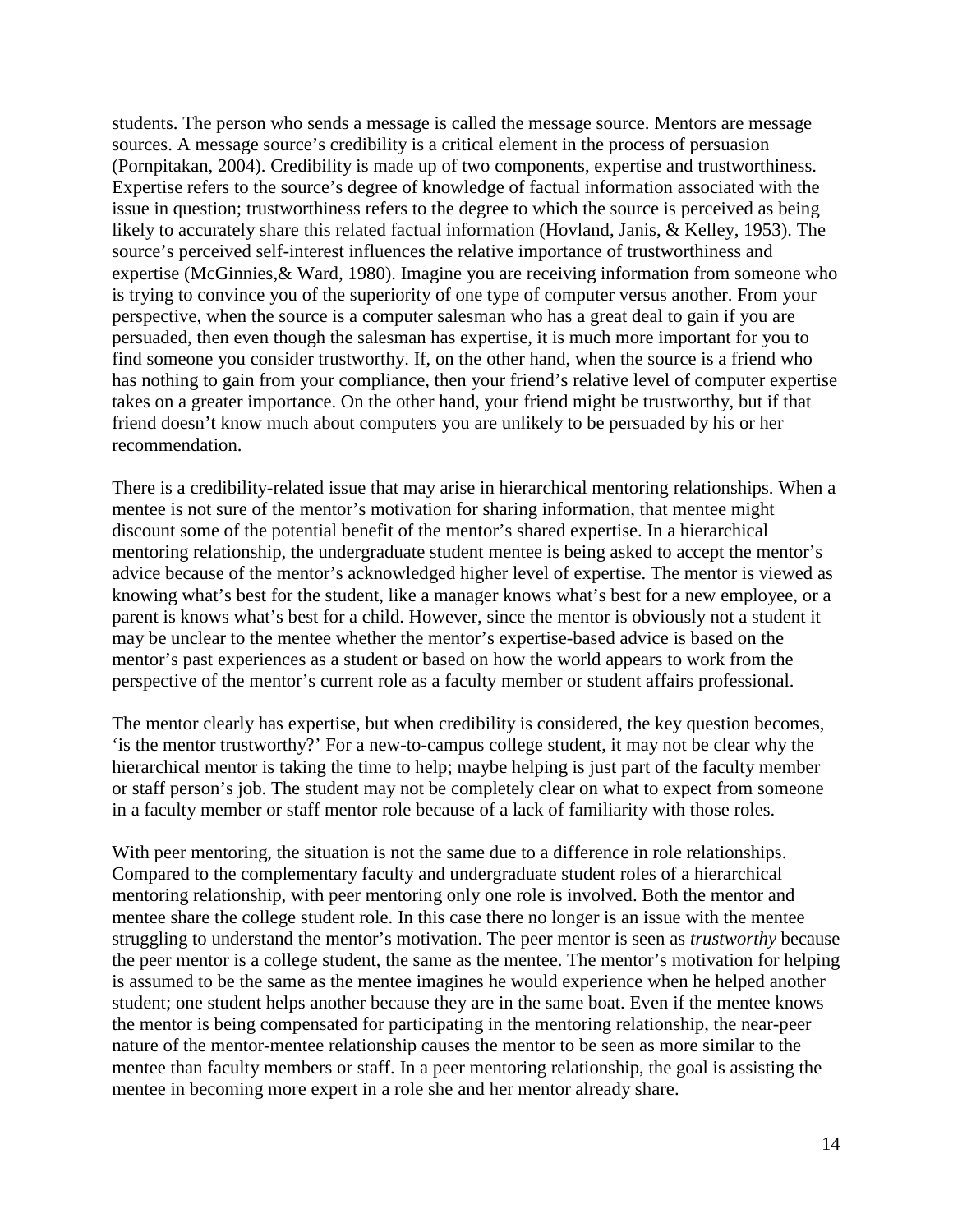The peer mentor has a high level of expertise, based on previous success in enacting the mentee's current role because she is already an upper division college student. The mentor models the role of a successful college student by sharing her knowledge of faculty members' expectation for students, along with time-tested personal strategies that the mentor has used in successfully meeting those expectations. The peer mentor is seen as highly credible. The mentor's expertise and relatively greater level of trustworthiness provides an unambiguous message to the mentee that following the suggested strategies will most likely lead to mentee success because these strategies have clearly worked in the past. This is how the development of a shared common perspective on how to enact the college student role between the mentee and her peer mentor.

Therefore, because role modeling is present in peer mentoring relationships but not in hierarchical ones, and importance of similarity on trustworthiness and credibility, peer mentoring may be relatively more effective in mentoring undergraduate students due to student mentees' perceptions of peer mentors as being more credible. Mentees' interpretation of mentor motivation affects perceived mentor credibility that in turn affects how likely a student is to follow her mentor's advice. Mentees who follow their mentors advice are more likely to be successful, so sharing a common perspective about how to enact the college student role seems to be associated with student success within higher education. However because there is no research that directly compares perceptions of credibility for hierarchical and peer mentors with the same populations of students, the argument that peer mentors may be viewed as more credible by mentees remains a hypothesis.

## **Conclusions**

This article explored three characteristics of peer mentoring relationships that make this a viable approach for promoting college student success. Two of these characteristics have to do with issues of efficiency: cost and the availability of a greater number of potential mentors. The third has to do with \ effectiveness: how differences in how role identities are acquired and whether a common perspective develops, impact perceived mentor credibility and the likelihood of a mentee actually following her mentor's recommendations.

Both hierarchical and peer mentoring are effective approaches for promoting college student success. Both types of programs can be found on many campuses. As colleges and universities look to build upon their current efforts to facilitate student success through mentoring support, it will become increasingly important to pay attention to issues of effectiveness and efficiency. Higher education researchers can assist institutional players make informed decisions by conducting studies that explore the relative effectiveness of both approaches or how to best combine approaches in complimentary ways.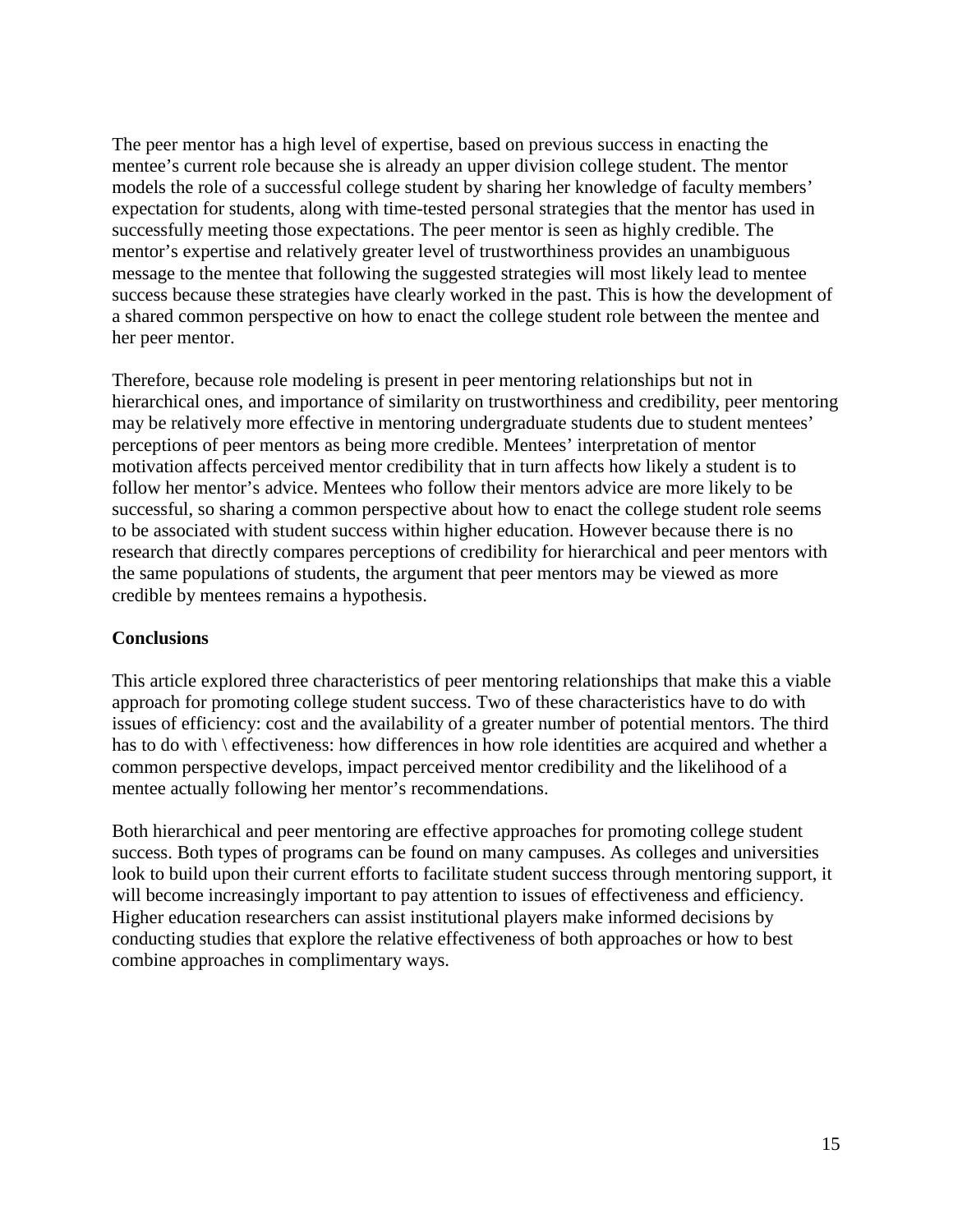## **References**

Angelique, H., Kyle, K. & Taylor, E. (2002). Mentors and muses: new strategies for academic success, Innovative Higher Education, 26, 195–209 <https://doi.org/10.1023/A:1017968906264>

Brown, M. C., Davis, G. L., & McClendon, S. A. (1999). Mentoring graduate students of color: Myths, models, and modes. Peabody Journal of Education, 74(2), 105–118. [https://doi.org/10.1207/s15327930pje7402\\_9](https://doi.org/10.1207/s15327930pje7402_9)

Bunting, B., Dye, B., Pinnegar, S., & Robinson, K. (2012). Understanding the dynamics of peer mentor learning: A narrative study. Journal of the First-Year Experience & Students in Transition , 24 (1), 61–78.

Burke, P.J. (1991). 'Attitudes, behavior, and the self'. In Howard, J. A. and Callero, P. L. (eds.). The Self Society Interface: Cognition, Emotion, and Action. New York: Cambridge University Press, pp. 189-208 <https://doi.org/10.1017/CBO9780511527722.011>

Campbell, T. A., & Campbell, D. E. (1997). Faculty/student mentor program: Effects on academic performance and retention. Research in Higher Education, 38, 727-742. <https://doi.org/10.1023/A:1024911904627>

Cerna, O., Platania, C., & Fong, K. (2012). Leading by Example: A Case Study of Peer Leader Programs at Two Achieving the Dream Colleges. MDRC Paper. <https://doi.org/10.2139/ssrn.2010239>

Collier, P. J. (2015). Developing effective student peer mentoring programs: A practitioner's guide to program design, delivery, evaluation, and training. Sterling, VA: Stylus Publishing.

Collier, P. J. & Morgan, D.(2008). "Is That Paper Really Due Today? Differences in First-Generation and Traditional College Students' Understandings of Faculty Members' Class-Related Expectations," Higher Education, Vol. 55 Issue 4, p. 425-446 [https://doi.org/10.1007/s10734-](https://doi.org/10.1007/s10734-007-9065-5) [007-9065-5](https://doi.org/10.1007/s10734-007-9065-5)

Collin's English Dictionary (2015). Retrieved from <https://www.collinsdictionary.com/dictionary/english/perspective>

Colvin, J.W. & Ashman M. (2010), Roles, Risks, and Benefits of Peer Mentoring Relationships in Higher Education, Mentoring & Tutoring: Partnership in Learning ,Vol. 18, No. 2, 121–134 <https://doi.org/10.1080/13611261003678879>

Crisp, G. & Cruz, I. (2009). Mentoring College Students: A Critical Review of the Literature Between 1990 and 2007, Review of Educational Research, 50:525–545 <https://doi.org/10.1007/s11162-009-9130-2>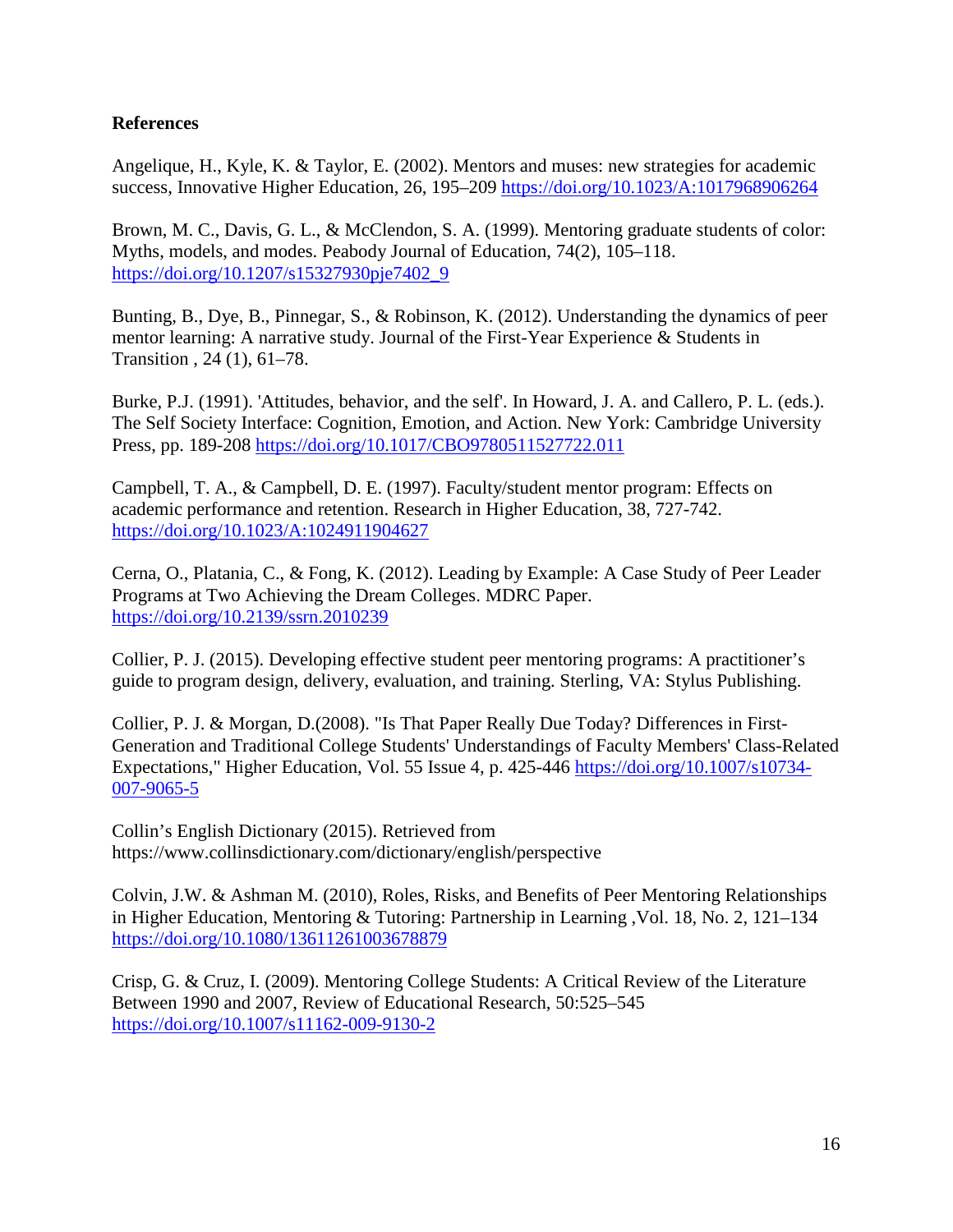Davidson, M., & Foster-Johnson, L. (2001). Mentoring in the preparation of graduate students of color. Review of Educational Research, 71(4), 549–574. <https://doi.org/10.3102/00346543071004549>

Ferrari, J. R. (2004). Mentors in life and at school: impact on undergraduate prote´ ge´ perceptions of university mission and values. Mentoring & Tutoring: Partnership in Learning, 12(3), 295-305. <https://doi.org/10.1080/030910042000275909>

Hovland, C., Janis, I., & Kelley, H. (1953). Communication and persuasion. New Haven, CT: Yale University Press.

Kram, K. E. (1983). Phases of the mentor relationship. Academy of Management journal, 26(4), 608-625. Brown <https://doi.org/10.2307/255910>

Kram, K. & Isabella, L. (1985). Mentoring alternatives: the role of peer relationships in career development, Academy of Management Journal, 28, 110–132. <https://doi.org/10.2307/256064>

Lev, L., Kolassa, J. & Bakken, L. (2010). Faculty mentors' and students' perceptions of students' research self-efficacy, Nurse Education Today 30, 169–174 <https://doi.org/10.1016/j.nedt.2009.07.007>

McGinnies, E., & Ward, C. (1980). Better liked than right: Trustworthiness and expertise as factors in credibility. Personality and Social Psychology Bulletin,6, 467-472 <https://doi.org/10.1177/014616728063023>

Minor, F.D. (2007). Building Effective Peer Mentoring Programs, Evergreeen College, [www.evergreen.edu/.../lcsa4building.pdf](http://www.evergreen.edu/.../lcsa4building.pdf)

Palmer, R.J., Hunt, A.N., Neal, M. & Wuetherick, B. (2015). Mentoring, Undergraduate Research, and Identity Development: A Conceptual Review and Research Agenda, Mentoring & Tutoring: Partnership in Learning, 23:5, 411-426, <https://doi.org/10.1080/13611267.2015.1126165>

Pascarella, E. T., & Terenzini, P. T. (2005). How college affects students: a third decade of research (San Francisco, Jossey-Bass).

Pornpitakan, C. (2006). The Persuasiveness of Source Credibility: A Critical Review of Five Decades' Evidence, Journal of Applied Social Psychology, 2004, 34,2, pp. 243-281.

Ruthkosky, P., & Castano, S. (2007). First-Year Peer Mentoring Helps Ease Student Transition to College, E-Source for College Transitions, 5(1), 6-9.

Schunk, D. H., & Usher, E. L. (2013). Barry J Zimmerman's theory of self-regulated learning. In H. Bembenutty, T. J. Cleary, & A. Kitsantas (Eds.), Applications of self-regulated learning across diverse disciplines: A tribute to Barry J Zimmerman (pp. 1–28). Charlotte, NC: Information Age.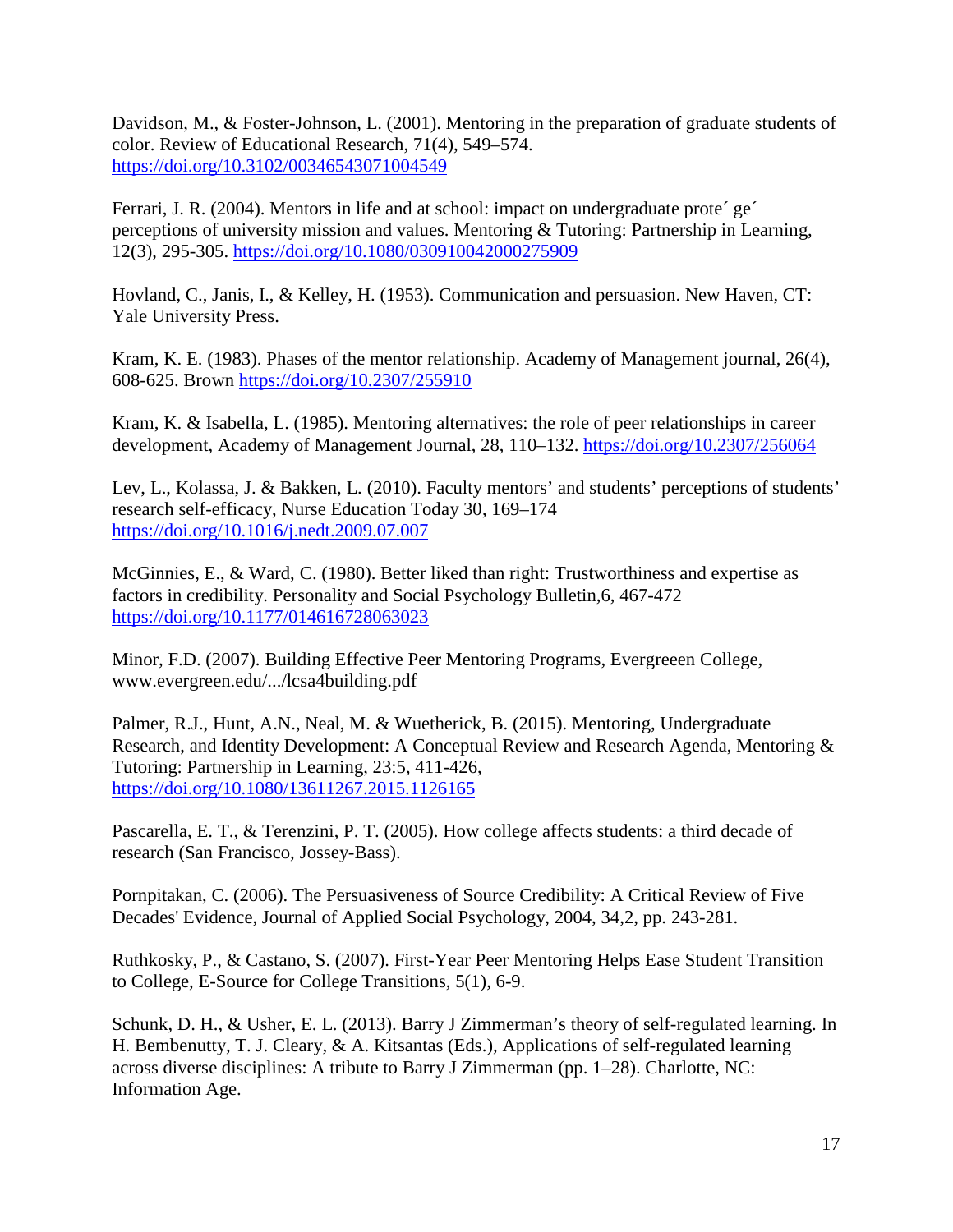Stryker, S. (1968). Identity salience and role performance: The relevance of symbolic interaction theory for family research. Journal of Marriage and the Family, 558-564. <https://doi.org/10.2307/349494>

Tenenbaum, H. R., Crosby, F. J., & Gliner, M. D. (2001). Mentoring relationships in graduate school. Journal of Vocational Behavior, 59(3), 326-341. <https://doi.org/10.1006/jvbe.2001.1804>

Terrion, J., and D. Leonard. (2007). A taxonomy of the characteristics of student peer mentors in higher education: Findings from a literature review. Mentoring & Tutoring 15: 149–64. <https://doi.org/10.1080/13611260601086311>